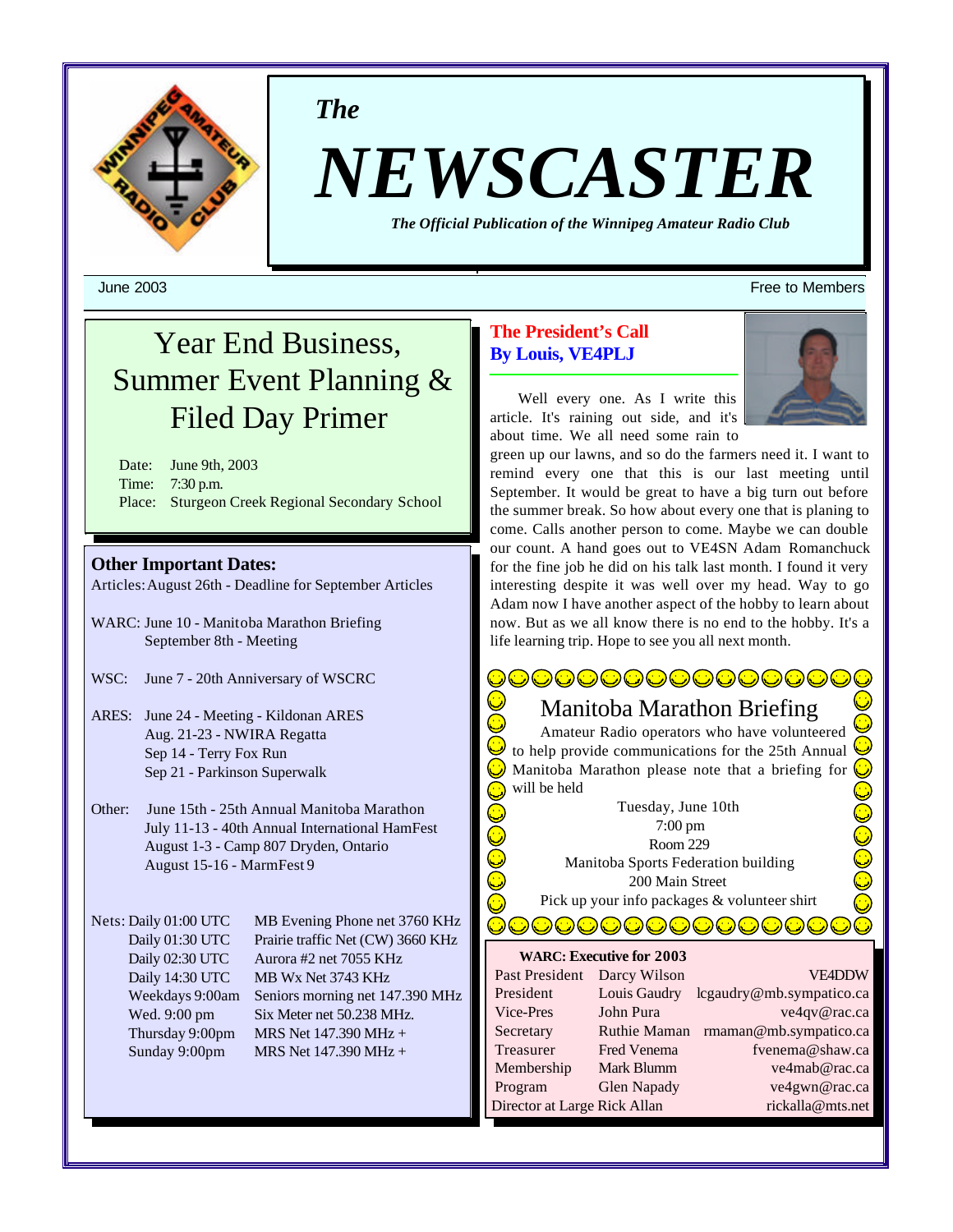#### **Minutes for W.A.R.C. May 12th, 2003 Submitted by Ruthie, VE4CRS**

Meeting called to order at 1930 hours. President welcomed members. Introductions followed. 36 members attended.

Motion to accept minutes of April meeting as printed in Newscaster by David VE4DAR, seconded by Bob VE4RCJ. Carried.

#### *Business Arising from Minutes.*

1) By-laws: - Ruthie VE4CRS explained reason for changing by-laws 5.1 and 7.1 that were distributed among members. Jeff VE4MBQ presented notion of motion for by-law 3.3. (see motion as printed on Page 3.) Changes proposed for by-law 5.1: - The funds of the corporation shall be deposited in a chartered financial institution and withdrawals shall be made only on the joint signatures of any two of, the Treasurer, the President or Vice-president. To be changed to "the treasurer and any one of the two other members of the board with signing authority." Changes proposed for by-law 7.1: - The custodian of the VE4BB shall be the immediate Past-President or if he/she does not wish to then, it will remain with that Past-President last holding the license. Add "failing this, any member of the board of directors who is qualified may hold the license." All motions for amending by-laws will be voted on at June General meeting. Suggestion to add "Secretary" to by-law 5.1. Suggestion to check with Robert's Rules or Corporation Rules.

2) Suggestion to purchase HF rig scrubbed. Suggestion to purchase PA system also scrubbed. Looking into prices for purchasing cordless mike.



**Proposed changes to the WARC By-laws:**

**Proposed/Seconded by current executive**

5.1: The funds of the corporation shall be deposited in a chartered financial institution and withdrawals shall be made only on the joint signatures of any two of, the Treasurer, the President or Vice-president.

To be changed to: The funds of the corporation shall be deposited in a chartered financial institution and withdrawals shall be made only on the joint signatures of *the treasurer and any one of the two other members of the board with signing authority*.

7.1: The custodian of the VE4BB shall be the immediate Past-President or if he/she does not wish to then, it will remain with that Past-President last holding the license.

Add "*failing this any member of the board of directors who is qualified may hold the licence*."

#### *Treasurer's Report Fred VE4FV*

| Flea Market Income: - \$1017.10             |
|---------------------------------------------|
| Flea Market Expenses: - \$258.68            |
| Previously paid Hall Rental \$ 75.00        |
| Other April Income $\ldots$ \$ 70.00        |
| Other April Expenses \$100.00               |
| Bank Balance as of May 5, 2003. . \$5961.25 |

#### *Programs Glen VE4GWN*

Reported on May and June programs. June dedicated to final yearly meeting including reports of Marathon and Field Day, by-law voting and election of Executive. Glen is looking for volunteers for presentations for the coming year. He can be contacted by email VE4GWN@rac.ca or phone

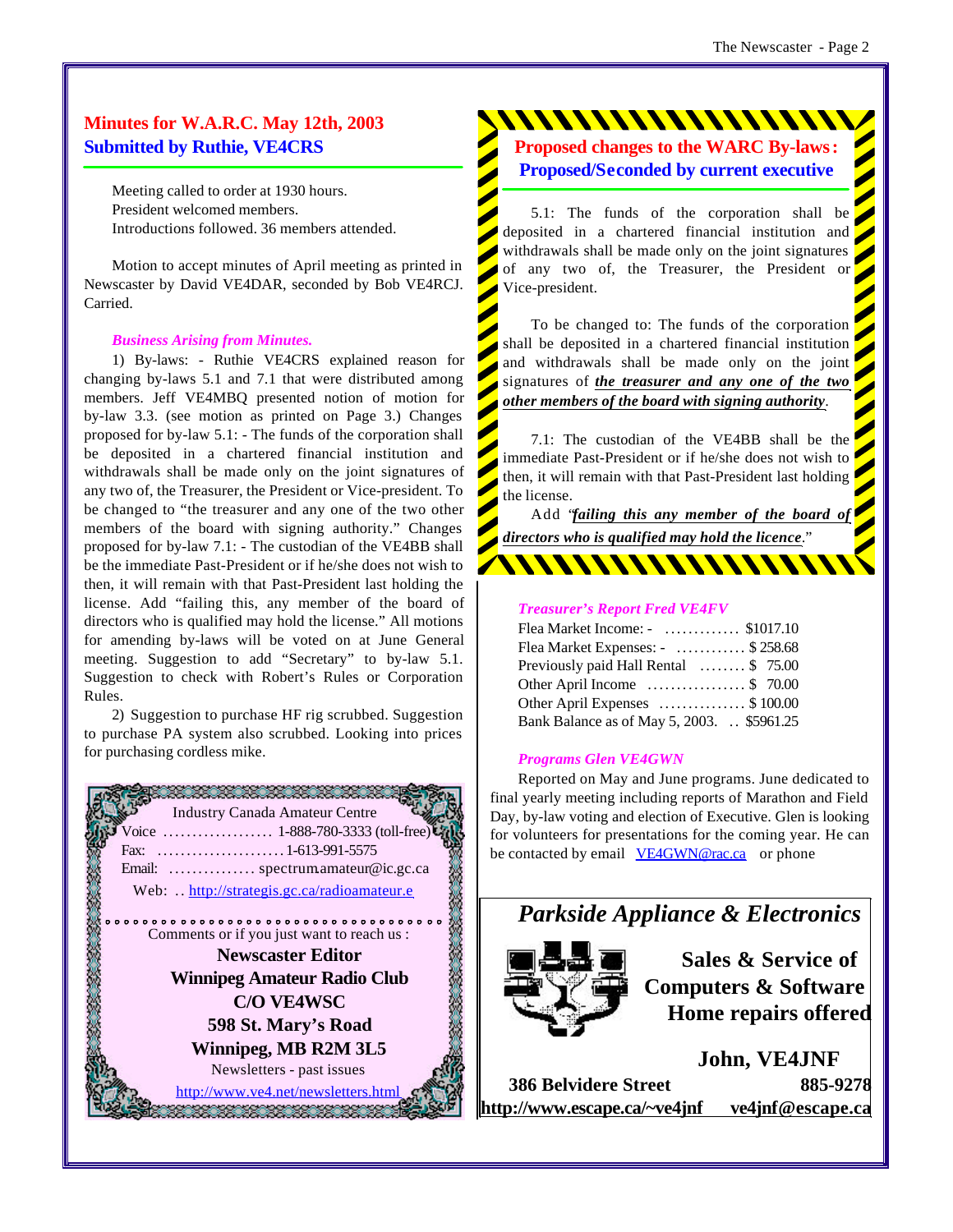#### *Membership Mark VE4MAB*

To date, 152 paid members.

Website: - VE4LES has volunteered to host the WARC website.

#### *ARES/Marathon Jeff VE4MBQ*

1.CANWARN Spotter Training sessions were successfully held May 10 at Prairie Storm Prediction Centre to close off Emergency Preparedness Week. 30 amateurs attended representing five of eight CANWARN Districts. There are Spotters in 43 communities in Southern Manitoba.

2.MB Marathon Sunday June 15: - There are enough Amateur Radio operators to cover the same positions as last year. Had hoped to cover a separate course supply vehicle since the others are not radio-dispatched. Two or four additional volunteers are needed.

3.Amateur Radio briefing for the MB Marathon is Tuesday June 10 1900h at Manitoba Sports Federation 200 Main St. Rm. 229.

4.Next WPGARES General Meeting is Tuesday May 20 1900h at Sir Wm Stephenson Library. Ed Richardson VE4EAR will be speaking about the Trunked Radio System that Winnipeg Fire Paramedic service will be moving to. There will likely be discussion on a possible dues increase.

#### *DX Sleuths Adam VE4SN*

For the past four months, the earth has been in an almost continuous favorable position for coronal mass streaming from the Sun. This is keeping the earth's geomagnetic field at disturbed to major storm levels and resulting in very terrible HF band condx. This is the longest continuous period of bad HF band condx since 1959. The present situation is expected to continue for at least 6 weeks or so according to forecasters.

The smoothed sunspot number for April puts the decline for Cycle 23 at about the same point it was during the increase of 1998, however, then there wasn't all this coronal mass streaming affecting propagation as it is now.

#### *Flea Market Ed VE4EIH*

Ed expressed thanks to the following members for helping with the Flea Market: - VE4's GWN, YYL, GE, MGR, EWN, OAK, ZAP, KEH, LES, AND, XYL, SE, CRS, FV, and Christen. Thanks also to all the members who came out on a rainy, cool Sunday. 225 people attended. 207 people attended the fall Flea Market. The following VE4's were prize winners: - RRB, TRO, OH, KMC, AJB, MAB, MRM, VZ, HK, ACE, NG, KC2DVM, VA3SHM. A good time was had by all.

Members suggested ideas for next Flea Market: - fill out tickets for draws, time allotted for vendor set-up, number of people setting up, floor cleaning, PA system faulty in vendor //////////////////////

**Proposed changes to the WARC By-laws Moved by VE4MBQ, Seconded by VE4GZ**

3.3: The Board of Directors shall be elected annually by ballot by a majority of the members present and in good standing at a meeting called for that purpose. the number of Directors elected in excess of six (6) may be varied from time to time at the discretion of the Board of Directors. The officers of the corporation shall be appointed from among the Directors elected from the general membership as follows: President, Vice-president, Secretary, Treasurer and Two Directors at Large.

3.4: The immediate past president shall be appointed to that office and shall maintain all voting rights of a Director.

3.6: the Board of Directors may appoint standing committees and special committees as needed and the president shall be an ex-officio member of all such committees.

Be changed to read:

3.3: The Board of Directors shall be elected annually by ballot by a majority of the members present and in good standing at a meeting called for that purpose. the number of Directors elected in excess of **nine (9)** may be varied from time to time at the discretion of the Board of Directors. The officers of the corporation shall be appointed from among the Directors elected from the general membership as follows: President, Vice-president, Secretary, Treasurer *Flea market Coordinator, Field Day Coordinator, Program Coordinator, Membership coordinator and One (1)* Director at Large.



 **1456 Logan Avenue Winnipeg, MB, Canada R3E 1S1 Phone (204) 774-9313 Fax (204) 772 3550** *comtelco@cyberspc.mb.ca Canada Wide Mail Orders*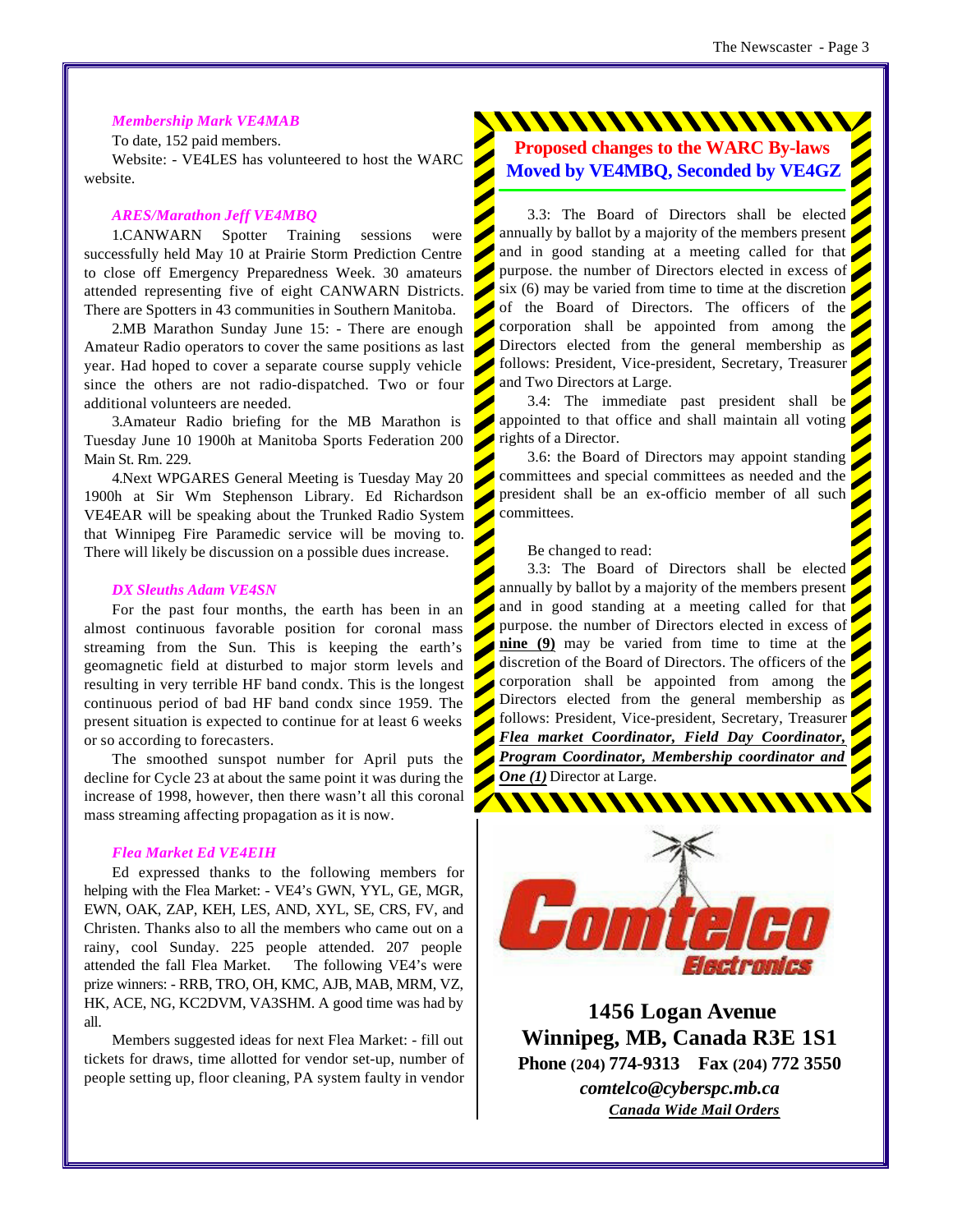room. Suggestion to publish policies for Flea Market in Newscaster so all members are aware.

Members thanked Ed VE4EIH for a job well done.

#### *Field Day*

Field Day is still pending. Birds Hill Park is completely booked. Will know within a few days where it will be held. Members suggested a number of venues. Listen to forthcoming announcements on net.

#### *International Ham Fest*

Date: - July 11, 12, 13, at International Peace Gardens. It is the 40th anniversary. Admission \$13.00. There will be some super prizes. All are welcome.

#### *New Business*

1. ........ Happy Birthday to Ruth VE4XYL.

2.Arranging for radio display at one of the parks with WSC in August. Listen to forthcoming announcement on net

3.Nominations: - Ruthie VE4CRS is stepping down as secretary. 3 year term is up. Members are asked to nominate/ come forth to stand for vacant position. Elections in June. The present executive also needs to be re-elected to continue for another year according to by-laws.

4.Marathon thanks: - Concern was raised why WARC was not mentioned in newspaper, marathon supplement. The thanks read "Amateur Radio Organizations." Discussion re same.

#### *Good and Welfare*

1.Vern VE4VQ is in hospital. Members requested to sign Get Well card.

2.David VE4DAR addressed members about his "Lets get it Right" article that was published in the Newscaster. Club is a common experience, not just a list of members. One needs to feel that he/she belongs. Discussion re same.

#### *Membership draw: - Dick VE4HK*

Door Prize: - Tom VE4SE

#### *Presentation:*

Adam VE4SN "Propagation explained?" Thank you Adam for a very thorough presentation. We ran out of time and hope to continue at another meeting.



**MAAAAAAAAAAAA** 

#### **From the Planning Chair: Glen, VE4GWN**



I would like to start off by

apologizing to Adam VE4SN for not being able to finish his informative, and interesting presentation on propagation. Adam will be finishing this program during the June meeting.

June will also be elections. Most of the current members of the Board of Directors wish to stand (if we are elected back in). Ruthie VE4CRS has reached the end of her term on the board of directors; therefore we are looking for a secretary. Thank You Ruthie for all the hard work you put into the club.

The current board of directors is trying to update the club's By-laws. Before we send them to print we have some updates to vote on. With all this going on I feel it wouldn't be fair to have a guest speaker, so after the business meeting, and Adam's presentation we will have an extended coffee break, frequently I have been asked to have a meeting that is just a social gathering around the coffee pot, so this will be it. Please come out so we may have a quorum.

As it goes now I plan to stay on the board (if voted back in) for a third and final year. I already have some irons in the fire for next year, but I'm still looking for ideas. I can be reached by e-mail: ve4gwn@rac.ca, phone: 831 8082, or on the VE4WPG repeater (147.390+).

For those of you I don't get a chance to talk to, please have a great and safe summer.

#### **Contest Calendar**

#### *June*

| VK-ZL Trans-Tasman Contest     | $_{\rm CW}$            | 0800Z | $_{\text{Jun}}$ 7  |
|--------------------------------|------------------------|-------|--------------------|
| <b>IARU</b> Region 1 Field Day | $\rm CW$               | 1500Z | Jun 7              |
| <b>ANARTS WW RTTY Contest</b>  |                        | 0000Z | <b>Jun 14</b>      |
| Portugal Day Contest           |                        | 0000Z | <b>Jun 14</b>      |
| <b>WW South America</b>        | $\rm CW$               | 0000Z | <b>Jun 14</b>      |
| Asia-Pacific Sprint            | <b>SSB</b>             | 1100Z | <b>Jun 14</b>      |
| West Virginia QSO Party        |                        | 1600Z | <b>Jun 14</b>      |
| <b>ARRL June VHF OSO Party</b> |                        | 1800Z | $_{\text{Jun}}$ 14 |
| All Asian DX Contest           | $\mathbf{C}\mathbf{W}$ | 0000Z | $_{\text{Jun}}$ 21 |
| <b>SMIRK Contest</b>           |                        | 0000Z | Jun 21             |
| <b>AGCW VHF/UHF</b>            |                        | 1600Z | Jun 21             |
| Kid's Day Contest              |                        | 1800Z | <b>Jun 21</b>      |
| Marconi Memorial HF            |                        | 1400Z | <b>Jun 28</b>      |
| <b>ARRL Field Day</b>          |                        | 1800Z | <b>Jun 28</b>      |
|                                |                        |       |                    |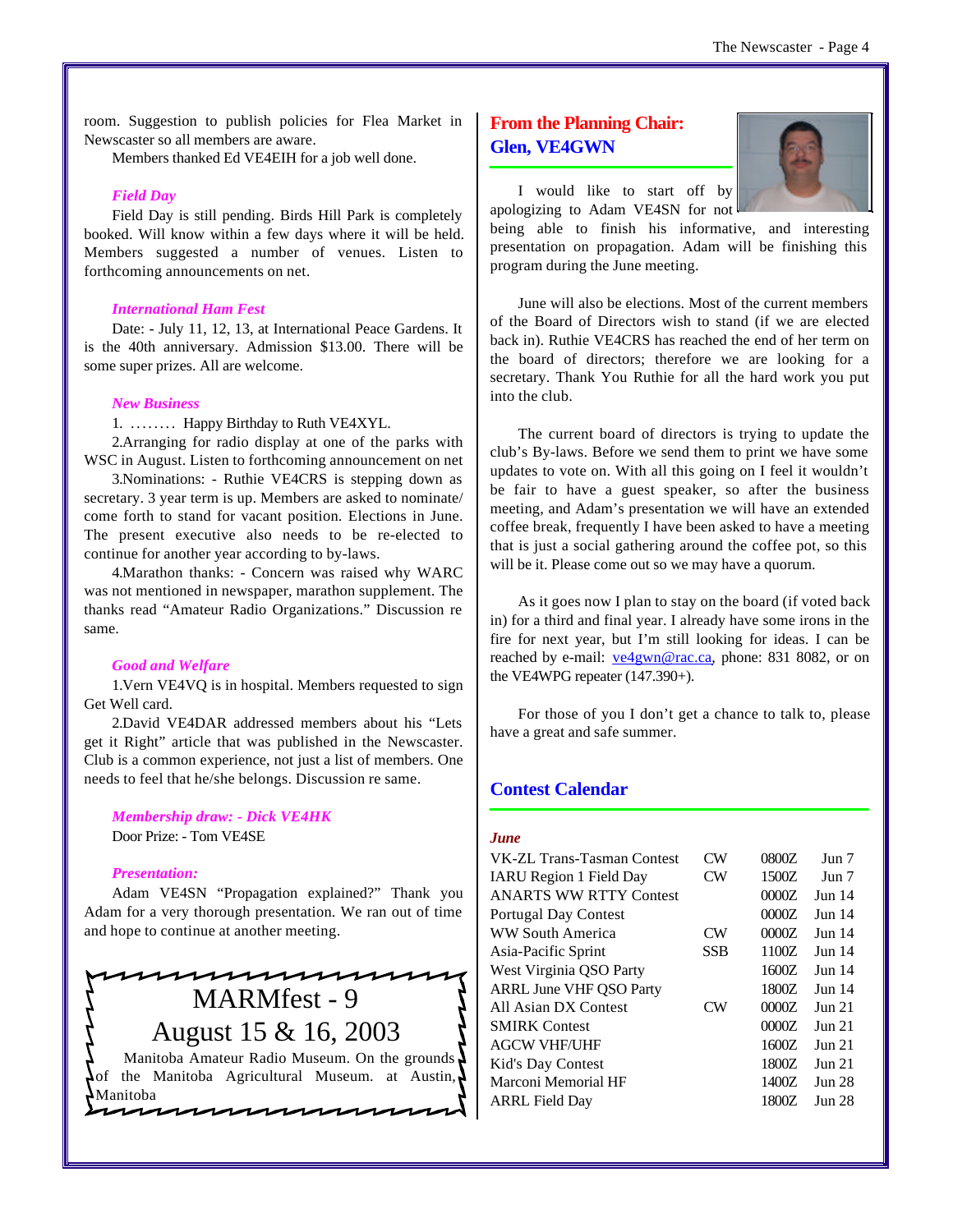| <b>QRP ARCI Milliwatt Field Day</b> |  | $1800Z$ Jun 28 |  |
|-------------------------------------|--|----------------|--|
| His Maj. King of Spain Contest SSB  |  | $1800Z$ Jun 28 |  |

#### *July*

| <b>RAC Canada Day Contest</b>          |             | 0000Z | Jul 1        |
|----------------------------------------|-------------|-------|--------------|
| MI QRP July 4th CW Sprint              |             | 2300Z | Jul 4        |
| Venezuelan Ind. Day Contest, SSB/CW    |             | 0000Z | Jul 5        |
| <b>DL-DX RTTY Contest</b>              |             | 1100Z | Jul 5        |
| DARC 10-Meter Digital Contest          |             | 1100Z | Jul 6        |
| IARU HF World Championship             |             | 1200Z | Jul 12       |
| <b>FISTS Summer Sprint</b>             |             | 1700Z | Jul 12       |
| QRP ARCI Summer Homebrew Sprint        |             | 2000Z | Jul 13       |
| Pacific 160m Contest                   |             | 0700Z | Jul 19       |
| North American QSO Party               | <b>RTTY</b> | 1800Z | Jul 19       |
| CQ Worldwide VHF Contest               |             | 1800Z | Jul 19       |
| CQC Great Colorado Gold Rush           |             | 2000Z | Jul 20       |
| <b>Russian RTTY WW Contest</b>         |             | 0000Z | Jul 26       |
| <b>Black Sea 2m VHF FM Contest</b>     |             | 1100Z | Jul 26       |
| <b>IOTA</b> Contest                    |             | 1200Z | Jul 26       |
| Kentucky QSO Party                     |             | 1600Z | Jul 26       |
| <b>August</b>                          |             |       |              |
| 10-10 Int. Summer Contest              | <b>SSB</b>  | 0001Z | Aug 2        |
| European HF Championship               |             | 1000Z | Aug 2        |
| North American QSO Party               | CW          | 1800Z | Aug 2        |
| <b>ARRL UHF Contest</b>                |             | 1800Z | Aug 2        |
| <b>SARL HF CW Contest</b>              |             | 1300Z | Aug 3        |
| <b>WAE DX Contest</b>                  | CW          | 0000Z | Aug 9        |
| Maryland-DC QSO Party                  |             | 1600Z | Aug 9        |
|                                        | and         | 1600Z | Aug 10       |
| <b>Six Club Perseids Meteor Shower</b> |             | 2300Z | Aug 12       |
| <b>SARTG WW RTTY Contest</b>           |             | 0000Z | Aug 16       |
|                                        | and         | 0800Z | Aug $17$     |
| <b>ARRL 10 GHz Cumulative Contest</b>  |             |       | 0600L Aug 16 |
|                                        | and         | 0600L | Aug 17       |
| Keyman's Club of Japan Contest         |             | 1200Z | Aug 16       |
| SEANET Contest, CW/SSB/Digital         |             | 1200Z | Aug 16       |
| North American QSO Party               | SSB         | 1800Z | Aug 16       |
| New Jersey QSO Party                   |             | 2000Z | Aug 16       |
|                                        | and         | 1300Z | Aug 17       |
| <b>ALARA</b> Contest                   |             | 0600Z | Aug 23       |
| Hawaii QSO Party                       |             | 0700Z | Aug 23       |
| <b>TOEC WW Grid Contest</b>            | CW          | 1200Z | Aug 23       |
| <b>SCC RTTY Championship</b>           |             | 1200Z | Aug 23       |
| Ohio QSO Party                         |             | 1600Z | Aug 23       |
| <b>SARL HF CW Contest</b>              |             | 1300Z | Aug 24       |
| CQC Summer QSO Party                   |             | 1800Z | Aug 24       |
| YO DX HF Contest                       |             | 1200Z | Aug 30       |

#### **RAC Bulletin**

**<http://www.rac.ca/~racnews/othernotices/racbulle> mail.htm**

#### *RAC Bulletin 03-005E*

#### *Canadian Amateur Radio Hall of Fame*

James R. Hay, VE2VE Chairman of the Board of Trustees representing Radio Amateurs from all Canadian Provinces, has announced the election of Thomas B. Atkins, VE3CDM to the Canadian Amateur Radio Hall of Fame, for his extensive contribution over many years to Canadian and International Amateur Radio activities through his active involvement in CRRL, CARF, ARRL, RAC, RSO, QCWA, IARU and the CNIB Amateur Radio Society for blind radio amateurs. Most recently in 2001, Tom retired as President of IARU Region II having served in all R2 Executive positions for eighteen years, including the last six years as Region II President, and during this time was a member of the IARU (global) Administrative Council and is now an IARU Expert Consultant. A life member of QCWA he is currently President of the Fred Hammond Chapter (73) , Pedro Seidemann, YV5BPG, President, IARU Region II

#### *RAC 10 years Old*

As Radio Amateurs of Canada marked its Tenth Anniversary, Directors and Executive recently attended the RAC 2003 Annual Board Meeting held at the NavCanada Training and Conference Centre in Cornwall. The agenda included final approval of a corporate business plan and budgeting for

- 1. improved RAC Internet Services Management structure
- 2. 2003-2004 RAC Membership Recruitment and Retention Campaign.
- 3. RAC Youth Education Program.

Following the Board Meeting, RAC's 2003 Annual General Meeting of members convened. In addition to financial statements and audit reports, the President's narrative report to members was presented. Members were provided an opportunity to ask questions and express concerns. ARRL President Jim Haynie, W5JBP was a welcome participant at both meetings. IARU President Larry Price, W4RA and RAC VP for Government and International Affairs, Ken Pulfer, VE3PU, extensively outlined the preparations leading up to WRC-2003. It was the first occasion on which an IARU President was in attendance at RAC Annual Meetings. Minutes and reports of both meetings will appear in The Canadian Amateur and on the RAC Website.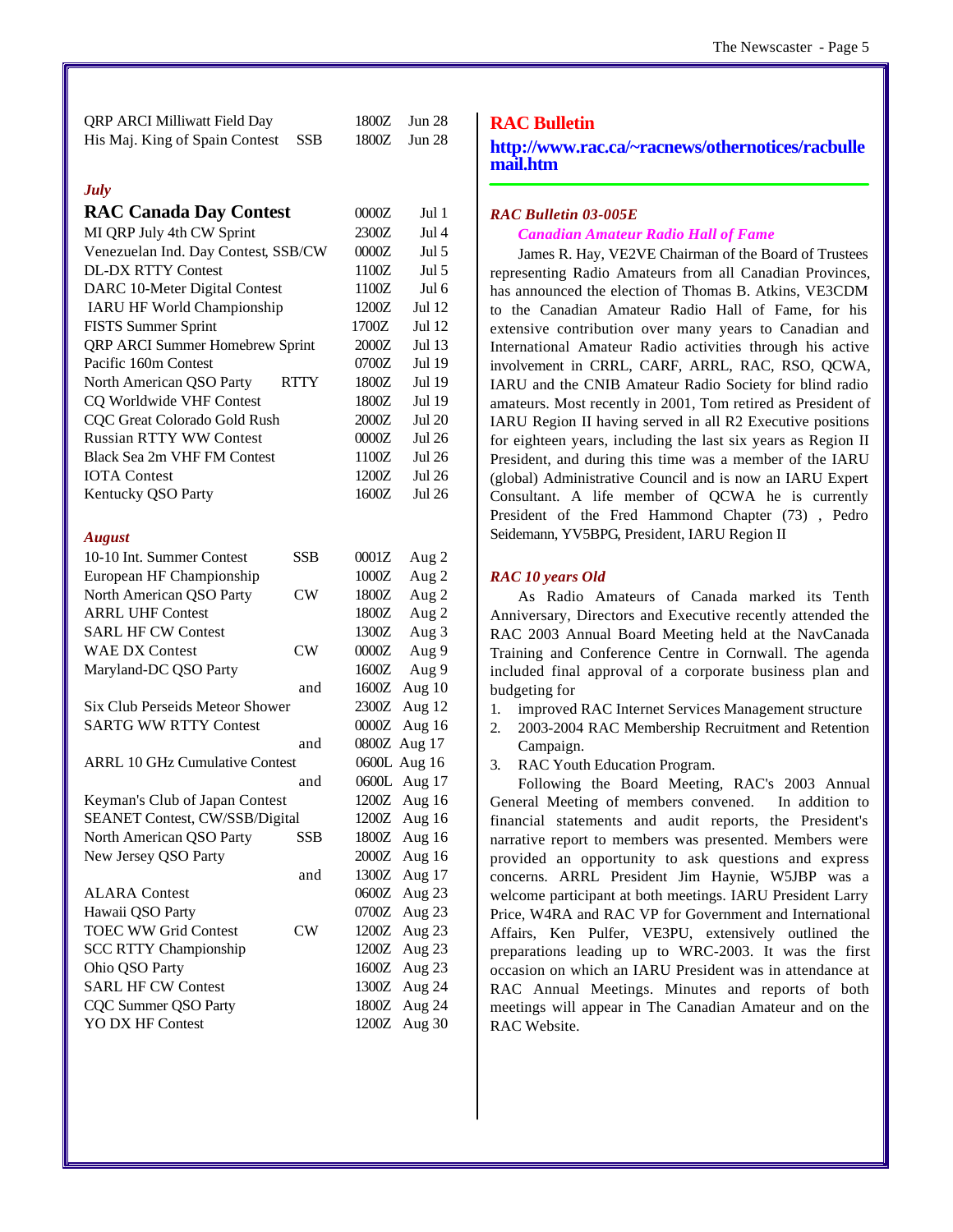#### **Winnipeg Senior Citizens Chatter - VE4WSC By Adam VE4SN , President**

Everything is turning green and it's not even close to St. Patrick's Day. Ahh, it's the good old summer time! We are all aware of how short this season is in our neck of the woods so let's all enjoy the great outdoors as much as we can.

April was an interesting month at WSCRC. We were honoured by a visit from Mayor Glen Murray, who was given a tour of our facilities and in my opinion he seemed to be somewhat impressed by the set-up in the old fire hall. Gord Steeves, Councillor for St. Vital accompanied Mr. Murray.

The position of Public Relations Chairman was taken over by Harry Tapper VE4HST, and he set to work planning the 20th Anniversary Open House event to be held in June of this year.

...............................................

Our April breakfast gathering at Garden City drew 32 members and guests and the usual good time was had by all present. Paul Champagne VE4OPC was the lucky recipient of the free breakfast. The May breakfast drew 27 people and winning the free meal for a second time in three months was "Lucky" Ken Fry, VE4KEF.

...............................................

Preparations for the 20th Anniversary Open House are almost complete. We cordially invite all hams to attend on Saturday, June 7th 2003 at 600 St. Mary's Road between the hours of 12:00 noon and 3:00 p.m. There will be refreshments, entertainment and the traditional birthday cake, so make an effort to be there.

...............................................

After our May Executive Board meeting, a presentation was made by Pam Hadder of the Manitoba Society of Seniors. She gave a very short but interesting account of what MSOS does for senior citizens and how we can benefit from membership in that organization. Although many of us are already members of MSOS, it was very nice to be able to learn more about what we may be missing.

...............................................

The Board welcomed a new member to WSCRC by approving the application of Tom Blatch, VE4HQ. Welcome Tom and I hope your association with our club gives you added enjoyment of an already enjoyable hobby!

In closing, I want to wish everyone a happy, healthy and safe summer. See you all in September. 73 de Adam, VE4SN.

#### **WPGARES Jeff Dovyak VE4MBQ**

Jim Ross VE4AJR volunteered to be the VE4WWO Net Controller for Media Day at PSPC TUE 06 MAY. Jim did an excellent job representing what we do, especially during his interview on Global TV.

WPGARES members are staffing VE4WWO for the Manitoba ARES Readiness Net, 2nd and 4th SUN of the month. Thanks to VE4s HAZ and KAZ who have recently volunteered for Exercise 32.

Environment Canada and ARES closed off Emergency Preparedness Week by holding two CANWARN Spotter Training Sessions SAT 10 MAY at PSPC. Thirty Amateurs representing 5 of the 8 CANWARN Districts attended. We now have spotters in 43 communities in Southern Manitoba. ARES members from three ARES units (Winnipeg, Pinawa, and Portage la Prairie) will be on-call as Net Controllers for VE4WWO 12 MAY through 07SEP 0930-2130h daily.

Fifteen WPGARES members and associates provided volunteer Amateur communications 16,17,18 MAY for Canadian Senior Men's and Women's Team Handball Championships in Winnipeg. Thanks to VE4s:

KAZ, SE, WF, AJR, FV, DAR, YYL, KEH, DDW, CRS, MMG, HK, MJM, XYL, GWN.

Operators were stationed at headquarters hotel, 2 gymnasia, and operated 2 shuttle vans for referees. APRS was utilized for tracking the shuttle vans. Special thanks to Interlake Amateur Radio Club for use of VE4ARC.

Ed Richardson VE4EAR was our guest speaker at our 20 MAY General Meeting. Ed gave us a very interesting presentation about the Trunked Radio System that Winnipeg Fire-Paramedic Service will be moving to. The membership passed a motion to increase our annual dues to \$20 per year, effective 20 May 2003. I'd like to suggest that any current members who are dissatisfied with the decision to consider attending the next General Meeting instead if taking any rash action. A reminder that 2003-04 WPGARES dues are due in June.

There will be approximately 80 Amateur Radio operators and assistants involved with this year's Manitoba Marathon SUN 15 JUN. The Amateur Radio volunteer briefing is TUE 10 JUN 1900h at Manitoba Sports Federation 200 Main Street, Room 229. The Amateur Radio component is coordinated by WPGARES in conjunction with Winnipeg Amateur Radio Club, supported by several other Amateur organizations (including MRS, WSCRC, UMARS, Kildonan ARES, South-Central ARES, and Interlake Amateur Radio Club)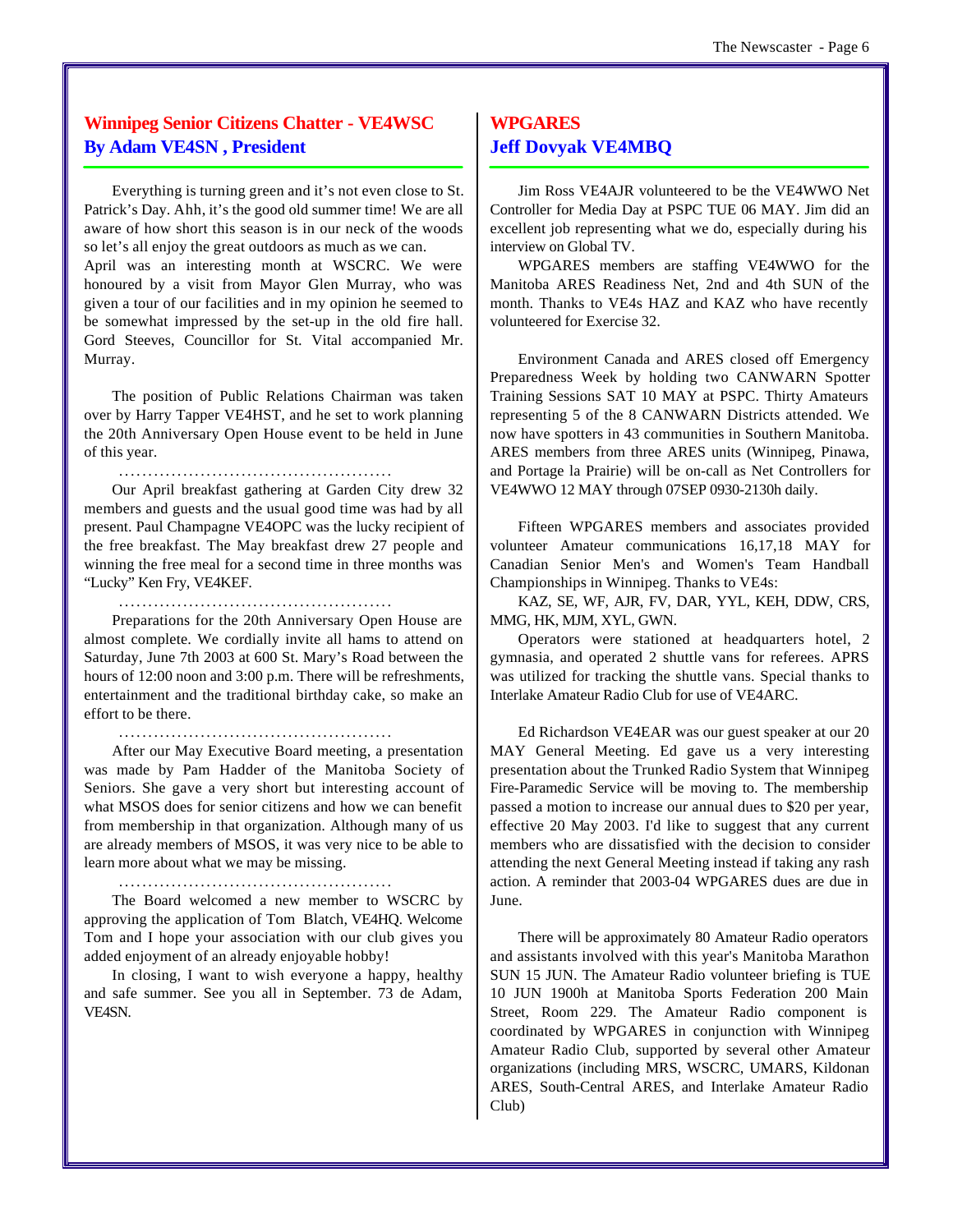We are still in need of a few volunteers each shift (0530-1300h Thus, Fri., Sat; 1230-2000h Thus and Fri.; 1730-2000h Thus and Fri.) for the NWIRA Regatta 21-23 AUG. We are also now recruiting volunteers for Terry Fox Run SUN 14 SEP and Parkinson Superwalk SUN 21SEP. You can register now for any of those three events thru MBQ.

Our next General Meeting is TUE 24 JUNE 1900h at Sir Wm Stephenson Library 765 Keewatin Street. Bob Poole VE4MAQ is scheduled to talk about Kildonan ARES. We will likely skip the JULY meeting unless absolutely necessary, monitor the MRS Net 10 JUL and 13 JUL for an announcement if the meeting is going ahead. The next scheduled meeting following the June meeting is TUES 19 AUG 1900h Sir Wm Stephenson Library 765 Keewatin St. We will be holding the NWIRA Regatta Volunteer briefing in lieu of a guest speaker. The volunteer briefing for Terry Fox run will be either TUE 09SEP or THURS 11SEP, location TBA.

#### **RAC Mid-West Director Report By Bj. Madsen – VE5FX**

At last month's Board of Directors' meeting, we were fortunate to have in attendance Jim Haynie W5JBP – ARRL President and Larry Price –W4RA – ex-ARRL president and current IARU president. They were able to provide us with many valuable insights about what is happening in Amateur Radio in the U.S and worldwide.

Three budget items were passed:

- $\equiv$  Internet Management Services:  $-A$  standing committee was approved with Laird Solomon as WEB master · Their mandate is to update and improve the RAC WEBsite
- **EV** RAC Youth Education Program was approved, with a working budget: I am chairing this committee · Our mandate is to bring Amateur Radio to young people – in and through the schools ·This year, we will sponsor one school in each director's region (seven) ·See the RAC WEB site for a link to details (coming soon) <http://www.rac.ca>·If you know of a school that might be interested in participating, let me know.
- $\equiv$  Membership recruitment and retention: ·The program started last year will be continued, to increase RAC membership across Canada ·This will continue to involve existing members as well as attract new members · Canada has 54 234 callsigns issued (exclusive of clubs) of which about 7000 are RAC members – about 13%
- $\equiv$  The Affiliated Club Program will be returned to its original status.
- **From IARU President Larry Price:** --It is expected that the morse code requirement will be dropped at WRC2003 · Canada will probably drop the CW requirement for access to the HF bands ·-It will then be necessary to have in place a contingency plan for this eventuality  $\cdot$ -Larry is hopeful, but not certain, that the 40 metre band sharing problem will be resolved.
- **From ARRL President Jim Haynie: -** · He initiated the "Big Project" in the US (similar to our Youth Education Program), and it has been the most successful project ever undertaken by the ARRL. They have 50 schools participating, across the US, with more coming on line all the time. He was very enthusiastic about our program!

For details on all that transpired at the meeting, see the upcoming issue of TCA.

You can communicate directly to your RAC Regional Director (me) using an on-line form on the RAC website found at [http://www.rac.ca/sbox.htm.](http://www.rac.ca/sbox.htm) or

MidWest Director, Radio Amateurs of Canada Box 2860, Tisdale, SK S0E 1T0 Voice: 306-873-4346, Fax: 306-873-4364 e-mail: ve5fx@rac.ca

Start gearing up: the two summer 'biggies' are fast approaching…..

FIELD DAY – 1800z June 28 to 2900z June 29.

RAC CANADA DAY CONTEST – 0000z – 2400z July 1, 2003

See the current issue of TCA, page 62, for details of this contest. Would you like to run the VE4RAC or VE5RAC official callsign for a contest? Contact Adam Romanchuk – VE4SN or me to arrange the use of the special call.



**Contest Period** 0000 UTC to 2359 UTC July 1

**Bands and Modes:** 160, 80, 40, 20, 15, 10, 6 and 2 metres, CW and phone (SSB, FM, AM, etc.) Suggested frequencies: CW - 25 kHz up from the band edge; SSB - 1850, 3775, 7075, 7225, 14175, 21250, 28500 kHz.

**Exchange:** Stations in Canada send RS(T) and province or territory.

See the current issue of TCA, page 62, for details or <Http://www.rac.ca/CANDAY.htm>

Ó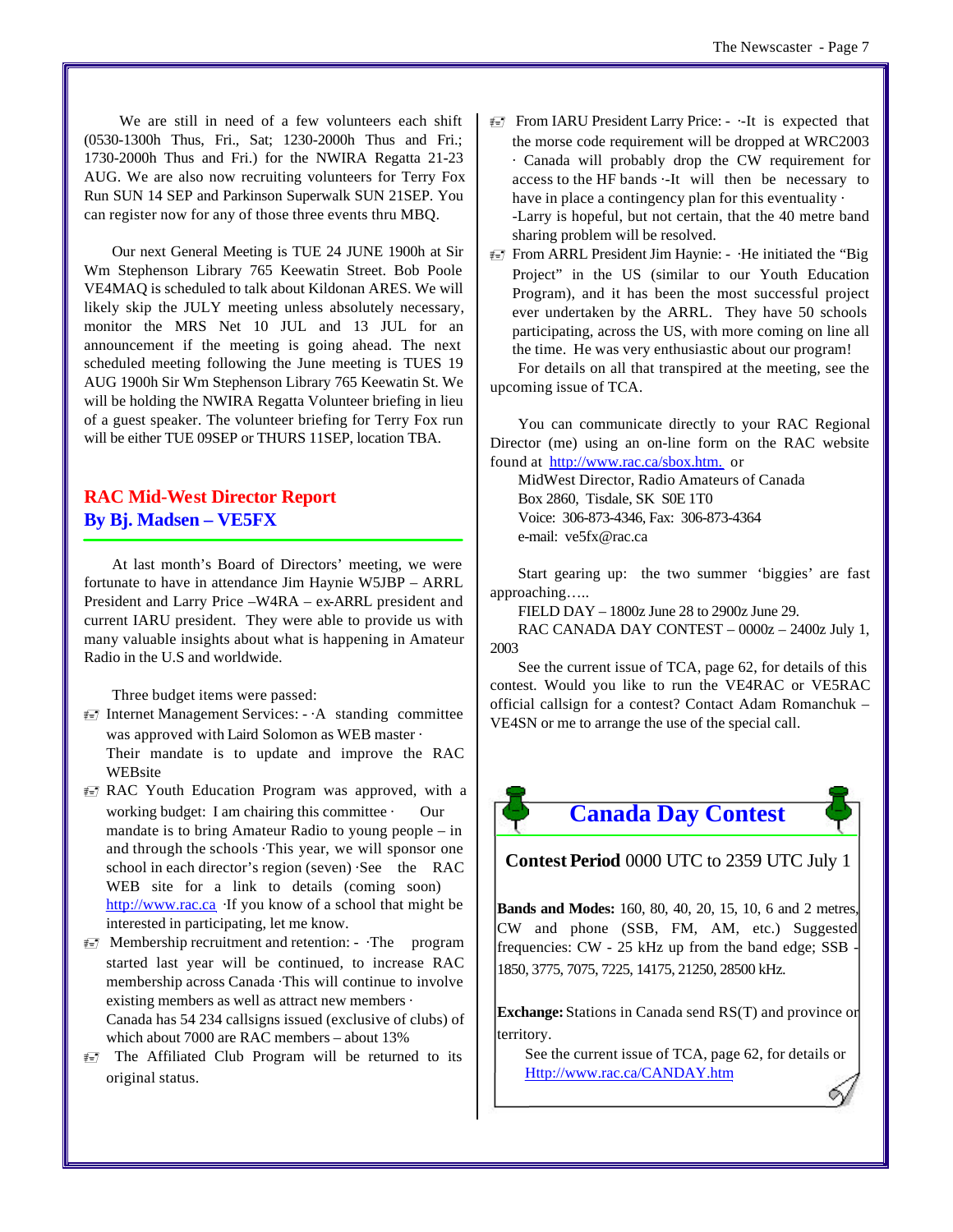#### **News from the Net**

#### *US testing Power Line Communications (PLC)*

New digital power line designs use multiple carriers spread over a wide frequency range--from 2 MHz up to 80 MHz--and capable of high data rates--up to 20 MB/s, the FCC said. In addition to viewpoints on interference potential, the FCC also has requested comments on the current state of high-speed Broadband over Power Line" (BPL) technology, test results from BPL experimental sites, appropriate measurement procedure for testing emission characteristics for all types of carrier-current systems, changes that may be needed in Part 15 technical rules, and the equipment approval process to foster the development of BPL. Tests of BPL are under way in several states, including Alabama, Maryland, Missouri, New York, Ohio, Pennsylvania and Virginia. Hare says ARRL Lab personnel will visit some of the test cities this spring to take field measurements to quantify the potential for interference to Amateur Radio operations. *--ARRL*

#### *US Amateur Radio Spectrum Protection Act.*

The chairman of the House Subcommittee on Telecommunications and the Internet has agreed to hear testimony on the House version of the Amateur Radio Spectrum Protection Act of 2003, HR 713, at a public hearing later this spring. *--ARRL*

#### *ARRL to Fight Intruders in Microwave bands*

ARRL General Counsel Chris Imlay, W3KD, urged those attending the annual conference of the Southeastern VHF Society  $\langle \frac{http://www.svhfs.org/}{\rangle}$  April 26-27 to continue to occupy the microwave bands. The ARRL official also encouraged the group to develop new and innovative communication techniques--such as IEEE 802.11 high-speed wireless--to expand Amateur Radio's presence on its microwave allocations. Imlay told some 70 amateurs attending the SVHFS event in Huntsville that amateurs were being asked to share their VHF and UHF bands with more and higher-powered unlicensed Part 15 devices, and he pledged the League's aggressive defense against these intruders. "The FCC seems to want the amateur community to accept higher and higher 'interference temperatures,'" Imlay said, referring to higher noise levels caused by increased band occupancy. "We will fight that!" *--ARRL*

#### *AMSAT to Launch ECHO later this year*

New Echo satellite could be launched this year: AMSAT President Robin Haighton, VE3FRH, says AMSAT hopes to launch its new "Echo" satellite, now under construction, later this year. "Progress is good, and we hope to have the satellite under test during the late spring or early summer,"

he said in a recent AMSAT President's Letter. The so-called "AO-E" satellite will offer analog (including FM voice) and digital operation, high downlink power (7 W nominal), multiple channels (two transmitters), simultaneous voice and data, a multiband/multimode receiver and a turnstile UHF antenna. Optional payloads include APRS and PSK31 support. More information on the Echo project is available on the AMSAT-NA Web site

<http://www.amsat.org/amsat/sats/echo/article-02-11.html> *--AMSAT News Service* 

#### *Three New Members Admitted to IARU*

By vote of the present member-societies of the International Amateur Radio Union (IARU), three new members -- National Association Radioamateurs of Georgia (NARG), Federation of Radiosport of the Republic of Armenia (FRRA), and Vietnam Amateur Radio Club (VARC) have been admitted to the IARU effective 4 April 2003. *--IARU*

#### *Demise of an electronics icon*

A key player in Germany's post-war economic revival, Grundig, has filed for bankruptcy. One of Europe's best known consumer electronics firms that produced high quality goods, found itself struggling for the past decade against cheaper products. The company did shift some of its product assembly to countries with cheaper labour such as Hungary and Turkey, cut its workforce of 35,000 to 3,500, but could not compete against low-cost products. The brand name appeared on virtually all types of electronics consumer entertainment goods, including very popular shortwave radio receivers. The Deutsche Welle news service reported that Grundig gave many Germans their first TV set in 1952, and had a colour TV receiver on the market in the late 1960s. Founded by radio dealer Max Grundig in 1945, the company began as a radio repair and testing business, doing good business keeping pre-war radios working. Grundig's reputation for innovation began to grow when he cleverly made a valve-less radio to evade restrictions imposed by occupying Allied authorities, by claiming the absence of valves meant it was not a radio. It made a name by producing build-it-yourself "Heinzelmann" radio kits for the recovering German population, and then it released one of the first portable consumer radios, the "Grundig Boy". *--WIA - Victoria*

#### *Logbook of the World*

ARRL's Logbook of the World (LOTW) system is a repository of log records submitted by users from around the world. When both participants in a QSO submit matching QSO records to LOTW, the result is a QSL that can be used for ARRL award credit.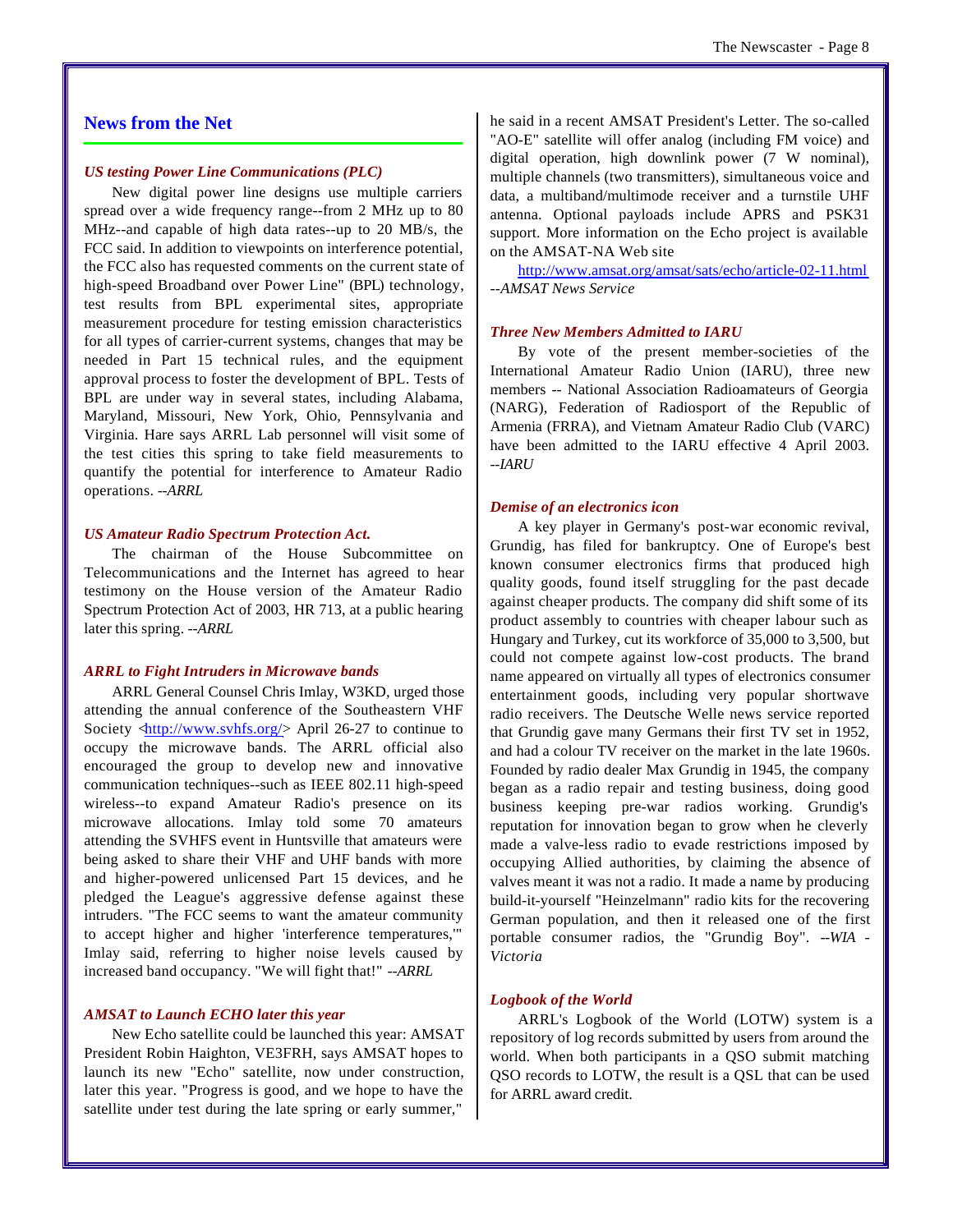To minimize the chance of fraudulent submissions to LOTW, all QSO records must be digitally signed using a digital certificate obtained from ARRL. Obtaining such a certificate requires verification of the licensee's identity either through mail verification (US) or inspection by ARRL of required documentation (non-US). [These verification requirements are waived during the beta-test period presently in progress.]

Software developed by ARRL can be used to convert a log file (in ADIF or Cabrillo file format) into a file of digitally signed QSO data, ready for submission to LOTW. *--ARRL*

#### *FCC Declines to grant LF allocation, Gives channelized access to 5-MHz.*

The FCC bowed to power company concerns and declined to grant amateurs an expected sliver-band allocation at 136 kHz "at this time." But, in a compromise with government users, the Commission gave amateurs secondary access to five discrete 2.8-kHz-wide channels in the vicinity of 5 MHz instead of the 150-kHz band ARRL had requested. In its Notice of Proposed Rule Making a year ago, the FCC appeared inclined to go along with both ARRL requests. . *--ARRL*

#### *Free Amateur Radio Course by Internet*

Check this site for a course on Amateur Radio <http://www.radioelectronicschool.com/> *-- WIA New South Wakes Division*

#### **QRT After Your Final By Derek, VE4HAY**

#### *Popular amateur radio software today:*

**MMSSTV.exe** Slow scan TV software uses PC sound card to send and decode pictures. Many modes catered for.



Software is free for amateur use. Download size is 1.3 Mbytes (fits on a floppy).

**Scanrec.exe** is a useful audio recorder for a PC. It has input level indicator, a variable vox trigger so only sound above a threshold is recorded. It can record directly to .WAV or .MP3 files. Sample rates etc are adjustable to optimize for file size or sound quality. It also writes a log of the times when sound is recorded. Great to monitor that distant beacon, repeater etc. The program is just 280Kbyte in size and it's free. (can also be used with a microphone to record an item

#### *Did you know:*

#### *Canadian Provinces Award*

VE4TRB Roy Brown of Beausejour has set a new Canadian & World record for awards earned for the Canadian Provinces Award. Roy was the 1st Manitobian to earn the award last year This year he astounded all on-the-air HF operators by earning the award 7 times more, on several different bands and finally as a mobile. Information on this exclusively Canadian Award can be obtained at <http://www.tpn7055.ca/cpa.html>

The Red River Radio Association has a web site check it out. <http://www.rrra.org>The Red River Radio Amateurs 10 meter net meets every Sunday night at 8:00 p.m. local time on 28.480 meg.

One of the best Radio Mods sites I have seen <http://www.mods.dk/>

Have you ever thought about conducting a course in Amateur Radio? Have several of you discussed getting together to teach theory, regulations and code? Well, do it. Any member of the club can individually or in concert with other Amateurs, conduct a course in Amateur Radio leading to acquiring an Amateur license.

There is an IRLP net every Wednesday 8:00 p:m 147.270 mhz + (VE4UMR IRLP node). While this net is not a traffic or a weather net, Ron, VE4MGR says the net is a good one to check into.